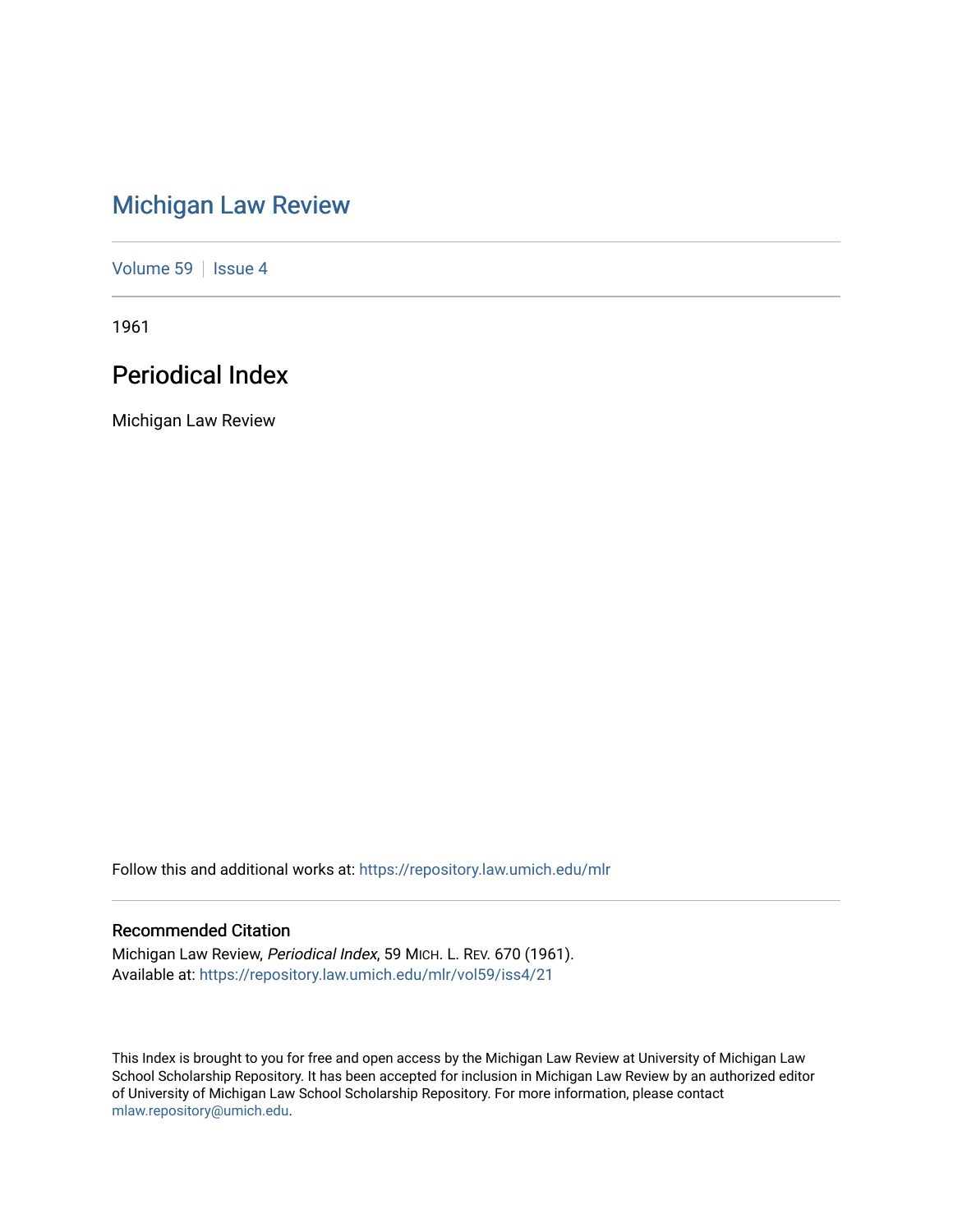# PERIODICAL INDEX

This index includes *articles, comments* and some of the longer *notes* which have appeared in leading law reviews since the publication of the last issue of this *Review.*  (a) indicates a leading article.

#### ADMINISTRATIVE LAW

# See also *President's Removal Power.*

Fairness and effectiveness in administrative agency organization and procedures. (a) Ralph F. Fuchs. 36 Ind. L.J. 1-50 (Fall).

#### ANTITRUST LAW

Affirmative benefits of industrial mergers and section 7 of the Clayton act. (a) Richard A. Givens. 36 Ind. L.J. 51-62 (Fall).

#### BIOGRAPHY

A legal triptych. (a) Felix Frankfurter. 74 Harv. L. Rev. 433-447 (Jan.).

#### CONSTITUTIONAL LAW

See also *Corporations.* 

Lunch counter demonstrations: state action and the fourteenth amendment. 47 Va. L. Rev. 105-121 (Jan.).

The supreme  $count - October$  1959 term. (a) Bernard Schwartz. 59 Mich. L. Rev. 403- 430 (Jan.).

# **CORPORATIONS**

Director's statutory action in New York. 36 N.Y.U. L. Rev. 199-217 Gan.).

The corporation as a private government in the world community. (a) Arthur S. Miller. 46 Va. L. Rev. 1539-1572 (Dec.).

## COURT RULES

The court v. the legislature: rule-making power in Indiana. 36 Ind. L.J. 87-99 (Fall).

#### CREDITOR'S REMEDIES

Attachment and garnishment in the federal courts. (a) Brainerd Currie. 59 Mich. L. Rev. 337-380 (Jan.).

#### CRIMINAL LAW AND PROCEDURE

The effect of marriage on the rules of the criminal law. 61 Colum. L. Rev. 73-97 Gan.).

The grand jury as an investigatory body. 74 Harv. L. Rev. 590-605 (Jan.).

The uniform traffic ticket v. Indiana criminal procedure: conflict or compatibility? 36 Ind. L.J. 99-120 (Fall).

#### **DISCRIMINATION**

The right to equal treatment: administrative enforcement of antidiscrimination legislation. 74 Harv. L. Rev. 526-589 (Jan.).

## EMINENT DOMAIN

Evidence of market value of real property in eminent domain proceedings. 49 Ky. L.J. 132-141 (Fall).

#### **EVIDENCE**

Affidavits, depositions, and prior testi• mony. 46 Iowa L. Rev. 356-374 (Winter).

Burdens of proof. (a) Fleming James, Jr. 47 Va. L. Rev. 51-70 (Jan.).

Symposium - hearsay evidence. Articles by Edmund M. Morgan, Carl C. Wheaton, M. C. Slough, William E. Wallace, Charles V. Laughlin, James L. Hetland, Jr., and Jack B. Weinstein. 46 Iowa L. Rev. 207-355 (Winter).

Commercial lists. 46 Iowa L. Rev. 455-462 (Winter).

Confessions. 46 Iowa L. Rev. 388-413 (Winter).

Dying declarations. 46 Iowa L. Rev. 375-387 (Winter).

Learned treatises. 46 Iowa L. Rev. 463- 468 (Winter).

Pedigree. 46 Iowa L. Rev. 414-425 (Winter).

Recitals in ancient documents. 46 Iowa L. Rev. 448-454 (Winter).

Reputation. 46 Iowa L. Rev. 426-440 (Winter).

Voters' statements. 46 Iowa L. Rev. 441- 447 (Winter).

#### FUTURE INTERESTS

Kentucky perpetuities law restated and reformed. (a) Jesse Dukeminier, Jr. 49 Ky. L.J. 1-113 (Fall).

#### **INSURANCE**

The effect of assignment upon the interest of a life insurance beneficiary. 47 Va. L. Rev. 89-104 (Jan.).

# INTESTATE SUCCESSION

North Carolina's new intestate succession act. Articles by Frederick B. McCall, W. Bryan Bolich, and Norman A. Wiggins. 39 N.C.L. Rev. 1-72 (Dec.).

# LABOR LAW

The law and trade union democracy. (a) Seymour Martin Lipset. 47 Va. L. Rev. 1-50 Gan.).